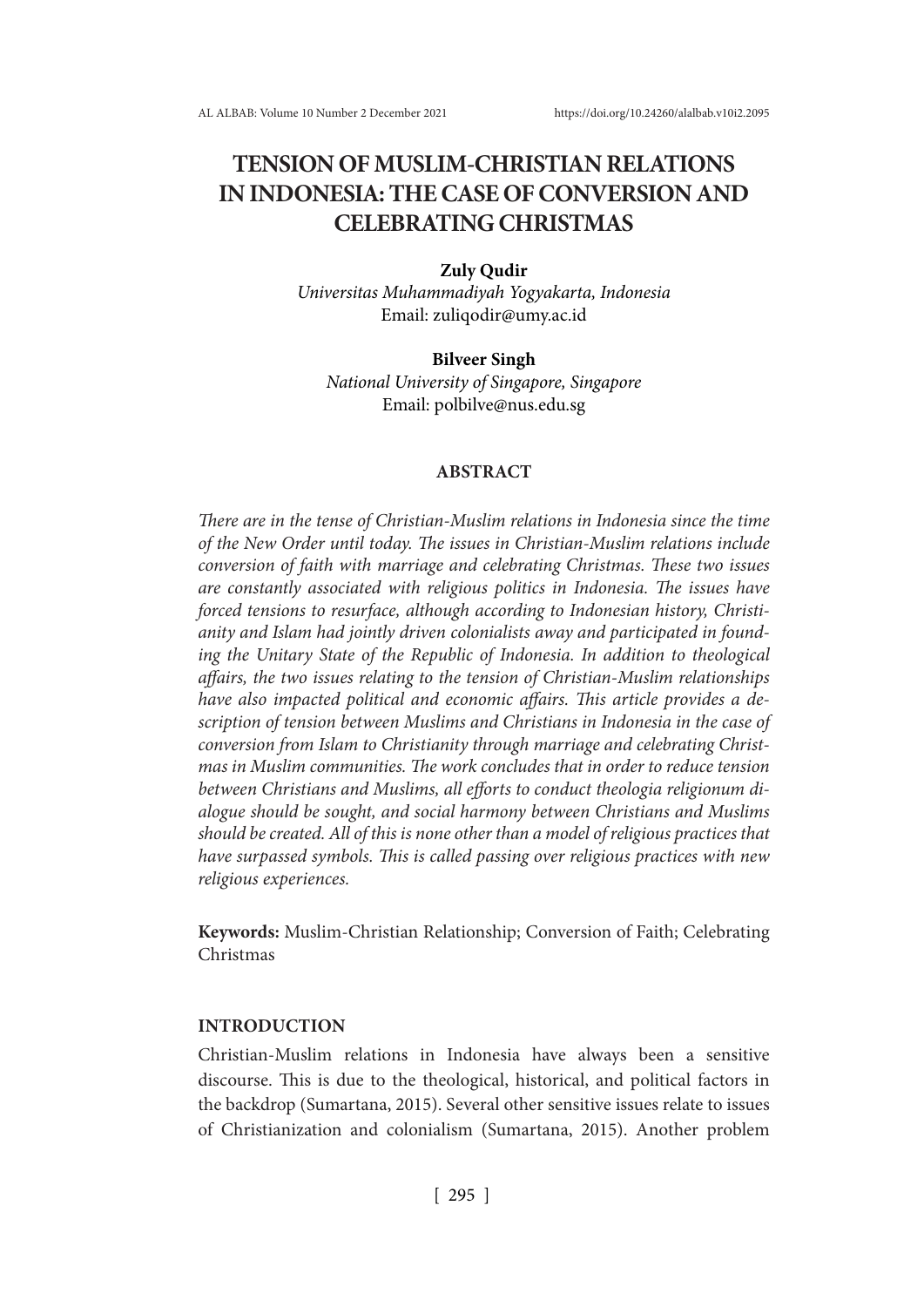is related to freedom of religion, particularly of minority groups, which is constantly discussed in academia (Yewangoe, 2015). Minority groups are nearly in a constant pitfall of freedom due to suspicions of their activities (Yewangoe, 2015). The relationship between Islam and Christianity in Indonesia is full of religious-political tensions.

Aside from issues of theology and Christianization, the building of places of worship is another sensitive issue in Indonesian Christian-Muslim relations (Asfinawati, 2014). In terms of building places of worship, there are many cases where the building of places of worship was thwarted and prohibited from continuing (Ali-Fauzi et al., 2011). Places of worship belonging to a region's minority groups truly pose a grave challenge in Christian-Muslim relations in Indonesia today. Particularly post the 1998 political reform, numerous houses of worship have been damaged by followers of other religions (Muslims damaging Christians' and Christians damaging Muslims' places of worship) (Ali-Fauzi, Alam, dan Panggabean, 2009).

When we trace back historic tensions that ignited disputes between Christians and Muslims, we found they have occurred since the development of the theological perspective that there is no salvation outside the church (*extra eclexia nula salus*). Such belief is followed by Indonesian churches to this day, and it has impacted the prevalence of suspicions and assumptions that religions other than Christianity are fake (Sumartana, 2011). Meanwhile, there is the assumption among Muslims that there is no salvation outside of Islam (*inna dina indallahi Islam*). God does not acknowledge one's deeds and beliefs outside of Islam. Islam is the perfect religion while other religions are denied, which has been believed by the majority of Muslims until it becomes an absolute doctrine. Accordingly, an inclusive and dialogic perspective of theology needs to be developed to respect differing theological beliefs between Christianity and Islam (Sumartana, 2011).

One of the impacts of the tense Christian-Muslim relations is the advent of conflicts, such as those witnessed in Ambon, where Muslims and Christians alike were engaged in violent conflict (Subagya, 2015). In the case of the Poso conflict, it was due to suspicions and tension between Christians as the majority and Muslims as the minority (Qodir, 2018). The dominance of Christians in Poso had led to unequal social relations with the Muslim community. Meanwhile, the conflict in Papua was caused by a standstill in the dialouge between Christian and Muslim communities in terms of building places of worship and other religious rituals (Hamid dan Suryo, 2014; Hasse, 2016; Qodir, 2015a). Political and economic dominance also served as causal factors in the tensions between Christians and Muslims in Papua (Faisal,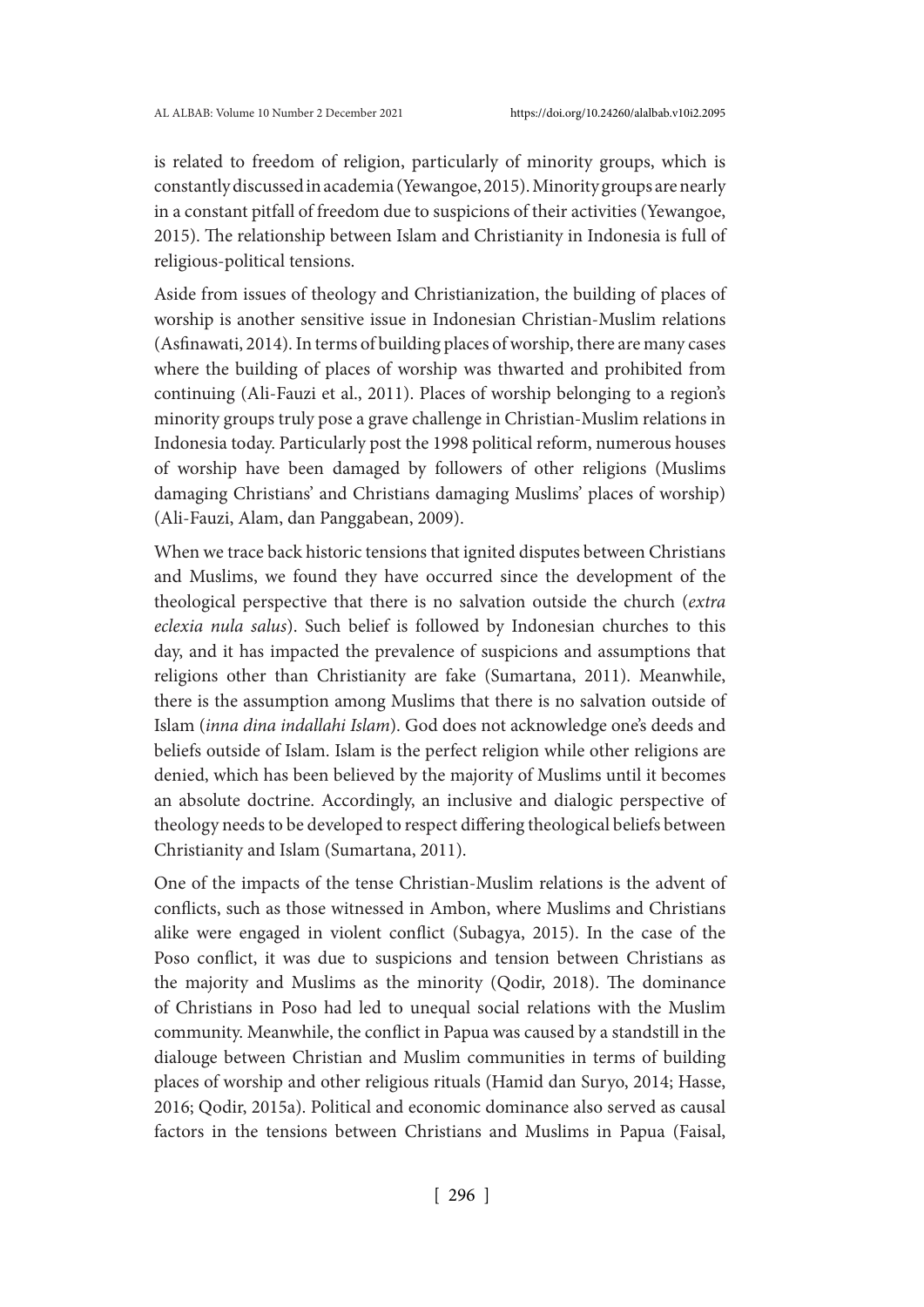# 2020).

Facts on the ground corroborate the ongoing tension and contestation between Muslims and Christians to this day, given the various incidents that have taken place. Such conditions have resulted in a harmonious Christian-Muslim relationship that is actually restricted within the confines of artificialities. A harmonious state might have been observed during the New Order, but after the fall of the regime, it has become a serious issue confronted by both Muslim and Christian communities. It is interesting to note that amidst the unfolding conflicts, seeds of peace were found at the local level as part of local community initiatives. For instance, in Ambon where violent conflicts occurred causing more than ten thousand fatalities, there was an initiative to develop peace by civilians of Christian and Muslim backgrounds (Antoni, 2014; Al Qurtuby, 2016). The Christian and Muslim communities in Ambon engaged in collaborative efforts within the framework of humanity to recover from the aftermath of the violent conflicts that ravaged both communities (Pariela, 2008). The Christian and Muslim communities jointly fostered peace, which was shattered by horizontal conflicts in Ambon (Pariela, 2007). Such is also the case in Pose, where peace initiatives were carried out by civil society organizations like Monsituwu Foundation (Prasetyo, 2019). In Papua, initiatives for peace were suggested by both Christian and Muslim groups so that the conflict of violence did not continue (Faisal, 2020; al Hamid, 2020; Hamid dan Suryo, 2014; Yamin, 2020).

The tension in the relationship between Christians and Muslims in Indonesia may be afforded to the contestation fought over public space between the two largest missionary religions in Indonesia (Adeney-Risakotta, 2015). The Christian-Muslim relationship, accordingly, requires social ethics in order to alleviate the ongoing tension based on religious, political, or economic perspectives (Qodir, 2015b). Interreligious social ethics between the two largest religions (Christianity and Islam) in Indonesia is of utmost importance so that issues of mistrust or suspicions may be reduced.

Such conditions above, ultimately, demand that the existing construction of religious relationships (between Christians and Muslims), which is full of tensions, transitions into a relationship of mutual understanding and respect. The majority group should not impose any restrictions upon minority groups. In Indonesia, freedom of religion is a fundamental right guaranteed by the Indonesian Constitution in Article 29 Verse 1 stating that every citizen is free to choose their religion and belief. As such, a strict regulation that does not violate the rights of citizens is required in the life of the state and society (Bagir et. al, 2019). The current article argues that the ongoing Christian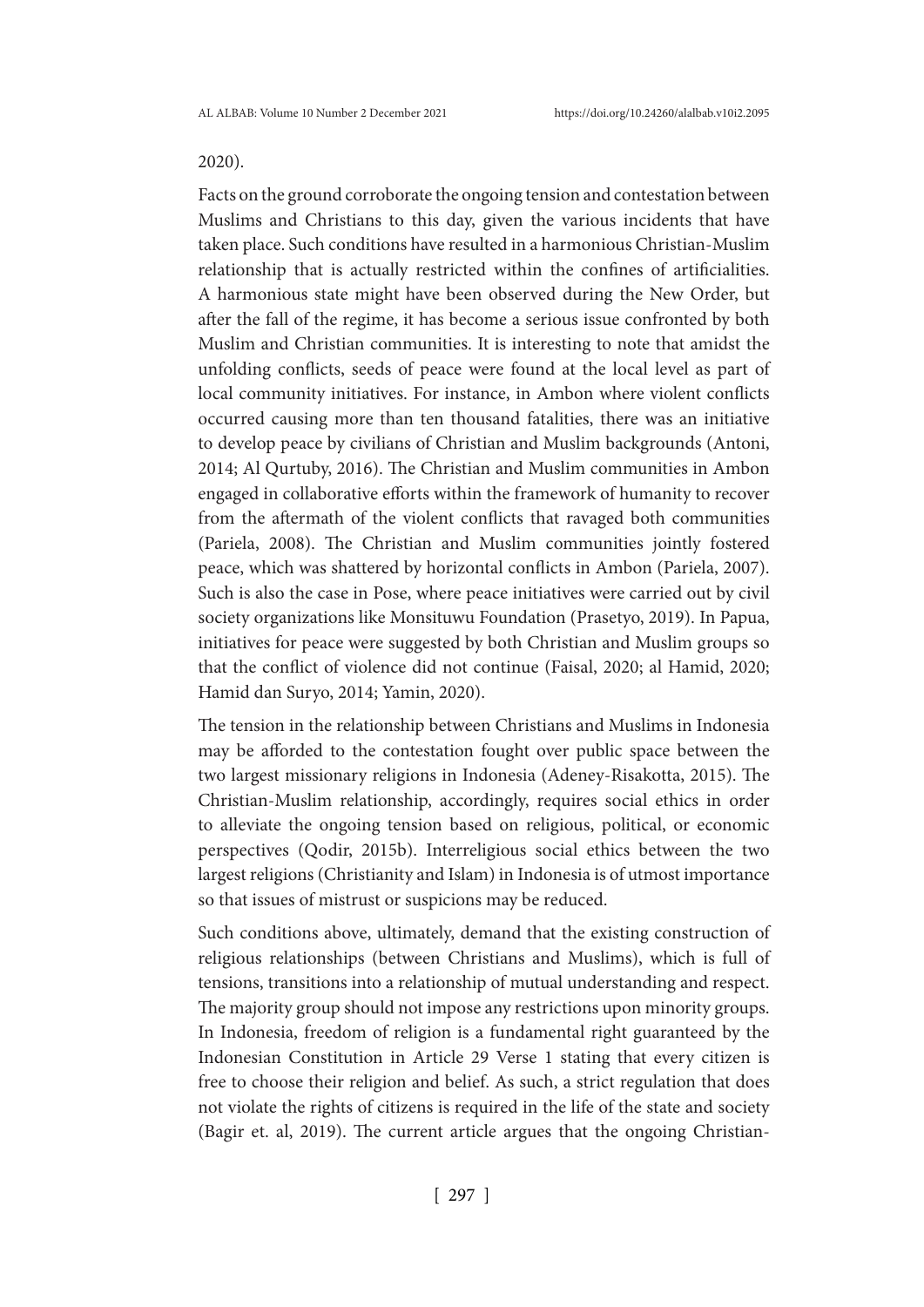Muslim tension in Indonesia today is a persisting problem that continues to be submerged and perpetuated, and accordingly requires a contemporary solution to untangle the conflict and pressure between the two groups. A wisdom approach by holding religious (Christian-Muslim) dialogues within the framework of *religionum theology* must be conducted intensively in order to mutually understand and respect differences that are evident in Christianity and Islam. There should be no more mutual suspicions among Christians and Muslims, and followers should not perpetuate proselytization methods calling upon religious conversion and blaming the religious views others adhere to. Passing over serves as one of the options in fostering better Christian-Muslim relations in Indonesia. Immersion into others' feelings and understanding differences are among some of the key steps.

## **THE ISSUE OF CONVERSION WITH MARRIAGE**

Muslim-Christian relations have often been hampered by issues relating to religious conversion, which for instance refers to a Muslim converting to Christianity ince the New Order until today. However, it is not an issue for Muslims when a Christian converts to Islam. They are considered by Muslims to have been given divine guidance and chosen the true path. However, it becomes a serious issue when one converts from Islam to Christianity. They will be considered apostates who have renounced the true faith and abandoned divine guidance. Religious conversion, from Islam to Christianity or vice versa, remains unacceptable as a part of "religious freedom". This is, associatively, due to the missionary concept of da'wah and proselytizing found in both religions (Mujiburrahman, 2006).

Religious conversion has even become a tough political issue. The problem of conversion, which has put a strain on Muslim-Christian relations since the New Order, is a suspicion that Muslims have against Christians (Steenbrink, 2005). Several educational institutions and non-government organizations have long been suspected to be agents of Christianizing (converting) Muslims. In terms of study centers, the suspicion falls upon the Centre for Strategy and International Studies (CSIS) led by Sofyan Wanandi and Daoed Joesoef. Sanata Dharma University (previously known as IKIP Sanata Dharma Yogyakarta), which is a higher education institution accused to be an agent of Christianization and *kaderisasi sebulan* (one-month caderization – *kasebul*) (Dhakidae, 2003). Two Protestant higher education institutions often considered agents of Christianization include Satya Wacana Christian University of Salatiga and Duta Wacana Christian University of Yogyakarta (Dhakidae, 2003). In the Christian circle, the Indonesian Bible Society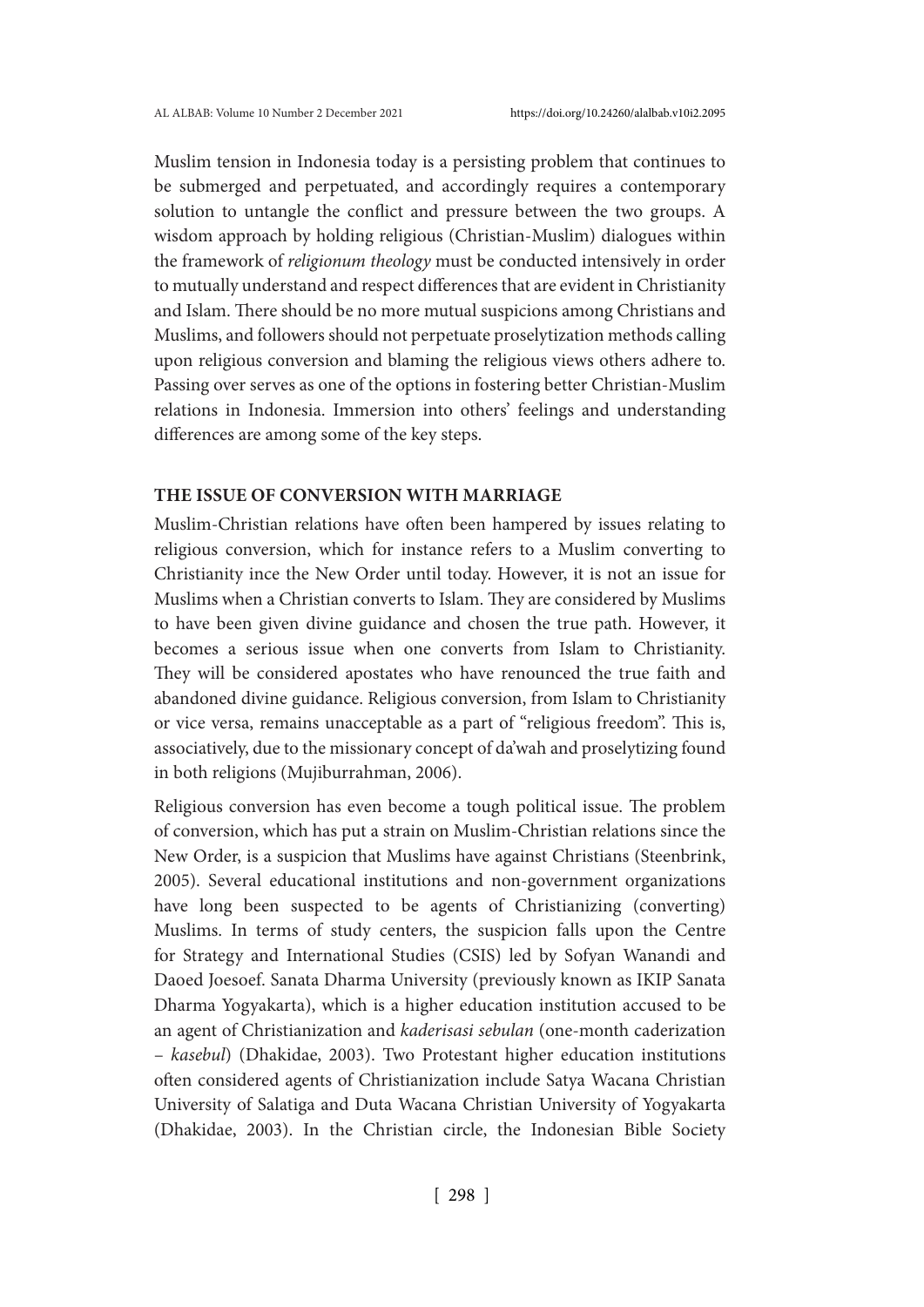(Lembaga Al-Kitab Indonesia – LAI) that publishes the Bible in Jakarta is accused to be an agent that distributes Bibles to Muslim communities. Meanwhile, religious seminars held by the Council of Churches in Indonesia (which has changed to Communion of Churches in Indonesia/PGI) are deemed as forums to discuss issues of Christianization, despite the difficulty in proving such accusations (Sumartana, 2011).

A study by Robert W. Hefner, concerning religious conversion in the Hill of Tengger, states the problem unfolding among Muslims, Christians, and Hindus as a historical and anthropological issue (Hefner, 1993). Religious conversion is also a political-economic issue in Indonesia (Hefner, 1987). Hefner also places minority religions as being accused of being agents of religious conversion from Islam to Christianity (Hefner, 1990). Conversion has, subsequently, become a crucial issue ambushing higher education institutions as well as Indonesian political-economic life. The issue of religious conversion becomes even more serious when the individual is a Muslim woman converting to Christianity. The accusation that Christians deliberately have a Christianization agenda by marrying Muslim women with the purpose of spreading Christianity among Muslims, as is the case in Aceh, exists among the public (Ansor & Amri, 2020).

Upon closer observation, issues on the Christianization of Muslims pertain to individuals carrying out religious conversion, the presence of educational institutions, study centers, Bible publications, and members of the community with economic predicaments. When a Muslim converts to Christianity, Christians will be accused as undertaking efforts of Christianization. Yet, oppositely, when Christians convert to Islam, it is not considered as a deliberate effort of converting Christians. The Muslim community may even be proud these converts, particularly when they become a prominent Muslim figure.

The problem of religious conversion in Indonesia indirectly correlates with the country's population and its exceedingly varied religiosity and spirituality traditions. With a population of 265 million in 2010, Robert W Hefner stated: "With a population of 265 million people, Indonesia is the third most populous electoral democracy in the world. It is also one of the most ethnically diverse, with over four hundred ethnic groups living on 4000 islands stretching across some 3400 miles along the equator. Indonesia is also the world's most populous Muslim-majority country, with 87.2% of citizens officially professing Islam. The remaining population is divided among Protestants and Catholics (9.90%), Hindus (1.69%), Buddhists (0.72%), and Confucians (0.05%). Although the Indonesian state extends formal recognition to just these six religions, there are several hundred thousand Indonesians who adhere to one among dozens of "indigenous religions" (*agama leluhur*) or "spirituality traditions" (*aliran*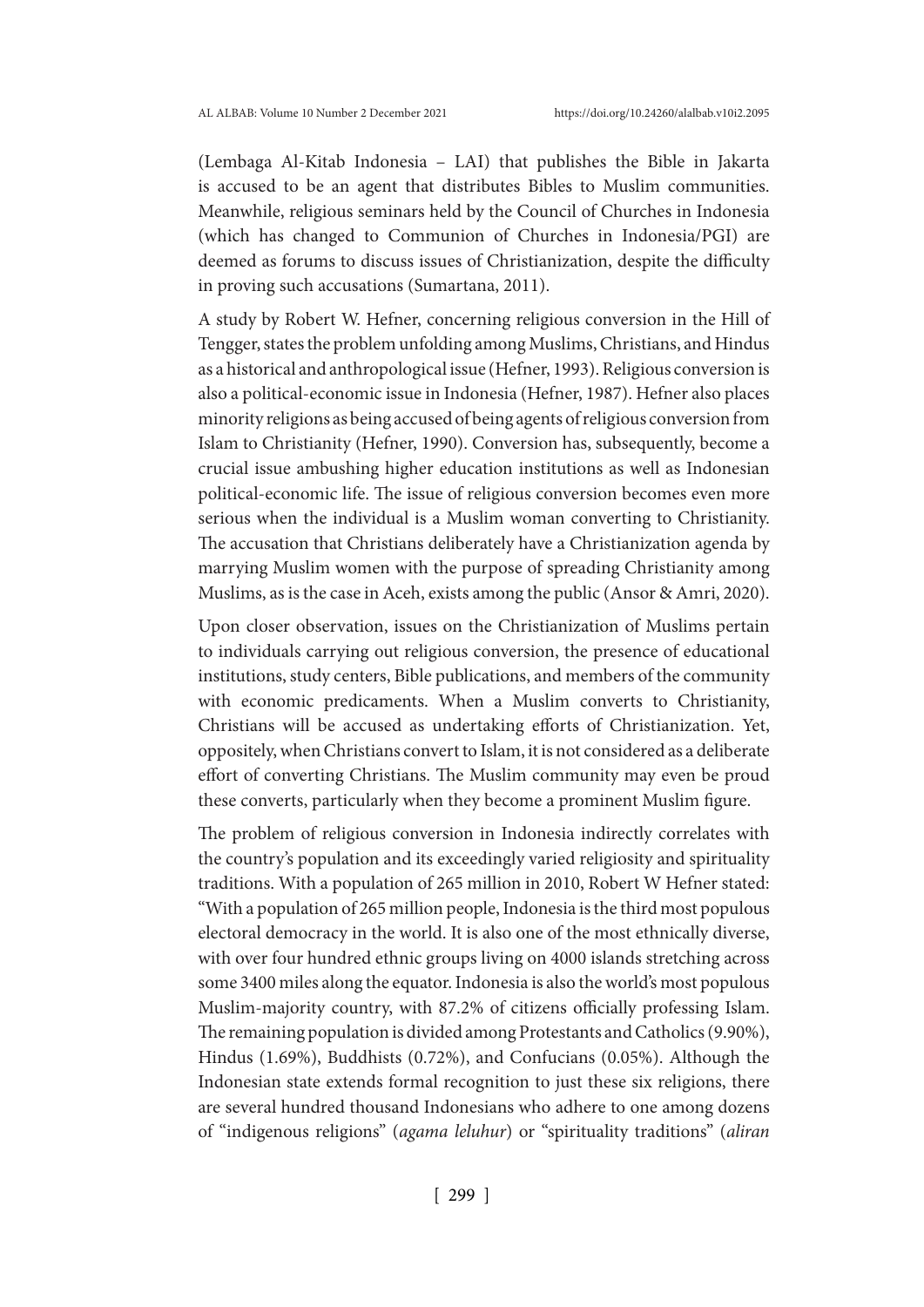*kepercayaan*) in the country. As will be discussed below, in recent years the status of these long-unrecognized religious traditions has become the focus of public debate and judicial review" (Hefner, 2020).

Many studies state that religious conversion carried out in Indonesia is not problematic. However, the facts on the ground are contrary to these findings because religious conversions from Islam to Christianity are a very serious problem in the Muslim community. This is especially problematic and controversial if the conversion is carried out by those who become religious leaders or famous personalities who were formerly Muslims but are now Christians. These type of incidents in Islamic society, where a Muslim marries a Christian and changes their religions, they will be considered to have betrayed his religion, family and society. Therefore, the social punishment for a Muslim who marries a Christian is very severe, especially if one later changes religion.

Therefore, religious leaders, both Christian and Muslim, have suggested that marriages should be within one's religion. Clearly, these leaders do not recommend interfaith marriages. The social burden of interfaith marriage can last a very long time because it becomes a burden to those who have to live through such mixed-religious unions as well as the burden for their families. Abdul Muhaimin said, one of the caretakers of a boarding school in Kotagede, Yogyakarta, is quoted as saying: "Marriage between religions, Islam and Christianity, even if there are those who allow it. Actually, the social burden they bear is very heavy. There are those whose families are no longer willing to admit they are part of the family. Someone threw him out of his house. Others were insulted by the local community on the accusation that they only wanted to get property. In fact, there are those who punish them as infidelsapostates. Therefore, even if interfaith marriage is allowed, in my opinion, the burden will be lighter if marriage is within one's religion, Muslims with fellow Muslims and Christian with Christian. It does not have to be between religions".

This is problematic in particular if the interfaith marriage is carried out by a figure or popular person in the Muslim community. This person will become a topic of conversation because of the marriage that is carried out. For example, in the case of a marriage between a television actress, a singer, or a female cinema star who marries a Christian cinema actor, then the punishment for the artist may not be light. The artist can become an issue on social media and may even be expelled from his village for marrying a Christian. This is especially true as an actor who is Christian among Muslims is usually referred to as an infidel, a largely derogative and disapproving term. This concern is especially if an interfaith marriage is performed by an Islamic religious figure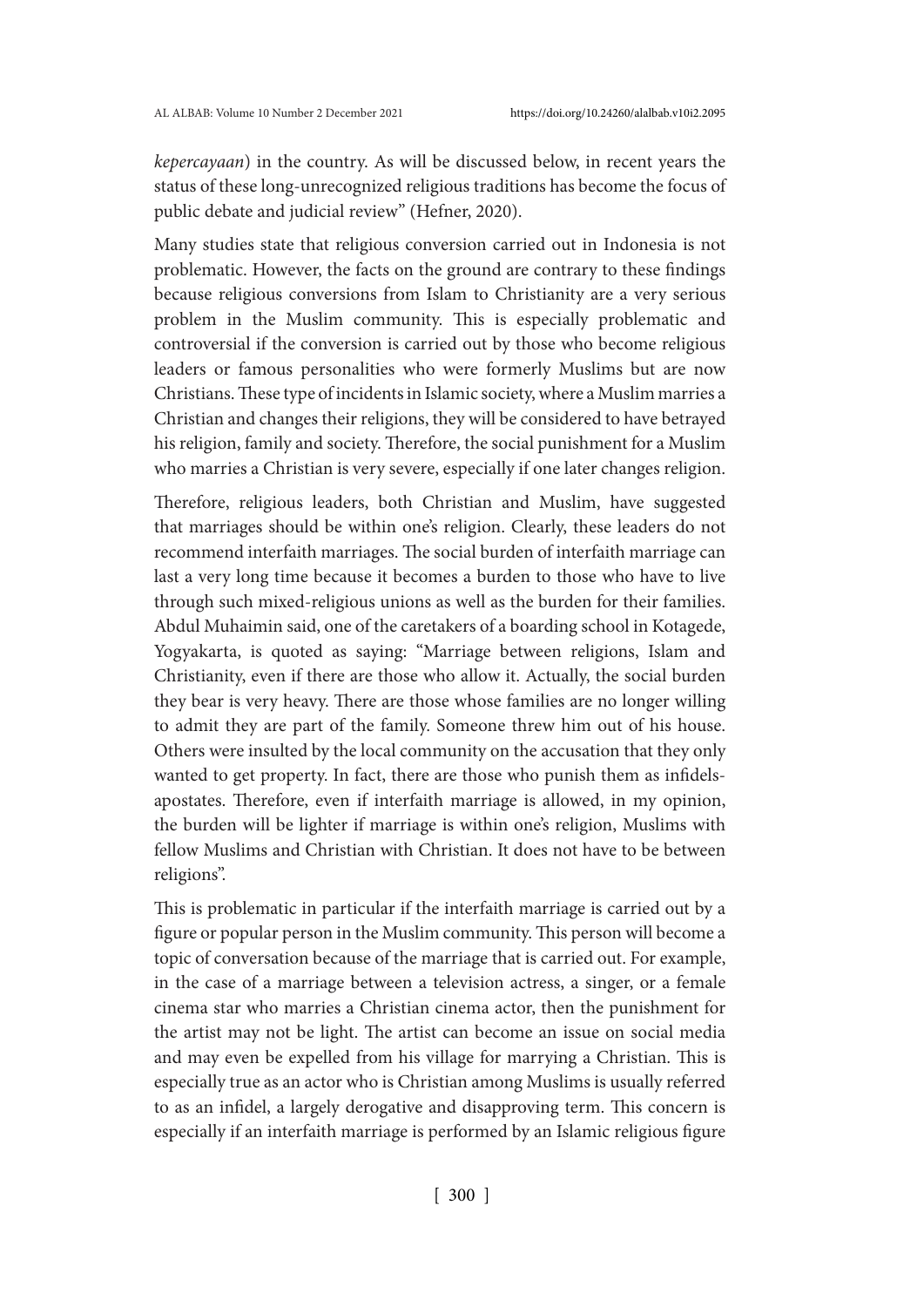with a Christian. For such cases, the social punishment against such persons can last a lifetime with the individual accused of "selling religion" at a cheap price.

Critics have also argued that interfaith marriages are about creating wealth and beautifying oneself, and where beauty becomes a goal of life even if it means challenging God. It is for this dual mission of wealth creation and beautification that some Muslims are seen to be willing to marry a Christian. In view of these debates and narratives, interfaith marriages in Islamic societies are not as easy as in the past due to the rise of theological debates even in the context of rising discussions of religious pluralism. The same debates and challenges also exist in the Christian community. There are rising debates and issues about a Christian marrying a Muslim with such individuals accused of leaving the "path of Christus". Such individuals are said to have lost the blessings of Jesus. Those who marry outside the Christian religion are said to have violated the sacred promise of being with the kingdom of God. Hence, even within the Christian community, it prefers a Christian to marry another Christian. Or, if a Christian marries a Muslim, the Christian should stay within Christianity and not convert to Islam. This is because by converting to a Muslim, a Christian is seen to be "violating the Way of Truth". Hence, for Christians, if there is an interfaith marriage it is said to have an impact on religious transformation and hence, remains a serious problem and is viewed from negative lenses.

Bishop Gregorius Subanar said the following about the topic:

As a pastor, I always suggest that if you are going to get married, it is better if you only have one religion. Because marriage between religions is a serious social risk. Especially if you change religions because of marriage. It is a very severe "social punishment" to his siblings and family. There are many cases of marriage between religions which then have an impact on the rift between families in society even though some are still in harmony. However, in society they actually 'criticize and punish' those who marry between religions and convert to other religions".

Bishop Subanar's statement seems no different from what Abdul Muhaimin has stated. That marriage between religions, which causes religious conversion, even if it is permissible, actually creates serious problems in Muslim and Christian societies. Both Muslim and Christian communities are still not completely accepting if they take the path of marriage between religions, let alone change religions. Marriage between religions and changing religions is indeed a person's right in choosing the path of life. However, the social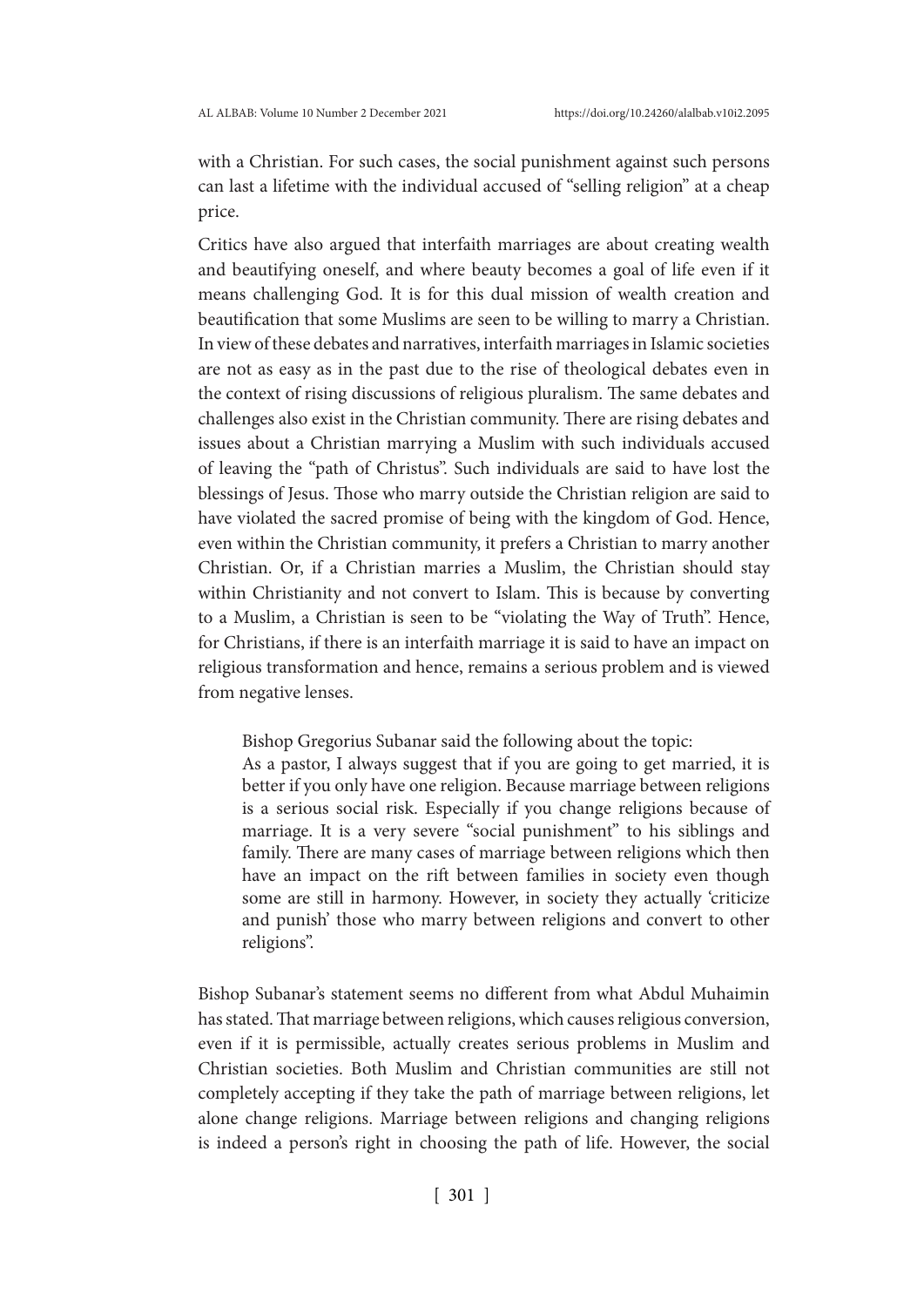punishment that must be borne becomes a burden that often discourages people from doing so. In Christianity, there are also negative consequences if a religious figure converts to Islam. The punishment given is much more serious. The phrase "Selling God", "Denying the Grace of the Lord Jesus", and "Betrayal of the kingdom of God", "Preparing to receive sin from God" and "not getting the atonement" are common expressions in Christian society, particularly in Indonesian Charismatic Christian community.

It is true that there are many motives for people to convert or marry between religions, including the generosity of one's family and to receive "guidance" or God's guidance. However, such motives are often incomprehensible to the general public, regardless of whether one is a Muslim or Christian. In fact, among Muslims, if a Muslim converts to Christianity, then there is only a very negative expression: apostasy and being distant from the Guidance of God. It also connotes that one is following the lust of the devil and the worldly attractions and hence the willingness to leave the goodness of the hereafter. In short, inter-religious marriages that cause the transfer of religion will be a disaster in social life in Indonesia. This leads to the view that one's choice of inter-marriage and religious conversion would create conflicts in society, especially in Indonesia, including a rising trust deficit between Muslims and Christians.

## **PRAYER EVENTS OF CELEBRATING CHRISTMAS**

Eid al-Fitr and Christmas are two of the most popular holidays for Muslims and Christians. Wishing Christians "Merry Christmas" was, initially, not a serious issue before 1981. However, since 1981 Muslims saying Merry Christmas became a very sensitive matter. It is known that Christmas became a sensitive issue since the resignation of Buya Hamka as the General Chair of MUI (Indonesian Ulema Council) in 1981 due to a difference of opinion with the government relating to Christmas celebrations conducted by governmental institutions that held joint Christmas Ceremony in Indonesia. Buya Hamka was of the opinion that participating in the Christmas Ceremony is haram for Muslims. Meanwhile, the government expected Buya Hamka to revoke the fatwa. Yet, Buya Hamka chose not to revoke the fatwa and resigned from the position of MUI General Chair.

The content of the MUI fatwa issued in 1981 is as follows: (1) Christmas celebration in Indonesia, although their purpose is to celebrate and honor Prophet Isa (peace be upon him), Christmas is inseparable from matters of faith and worship; (2) It is haram for Muslims to participate in joint-Christmas ceremonies; (3) Muslims are advised not to participate in Christmas activities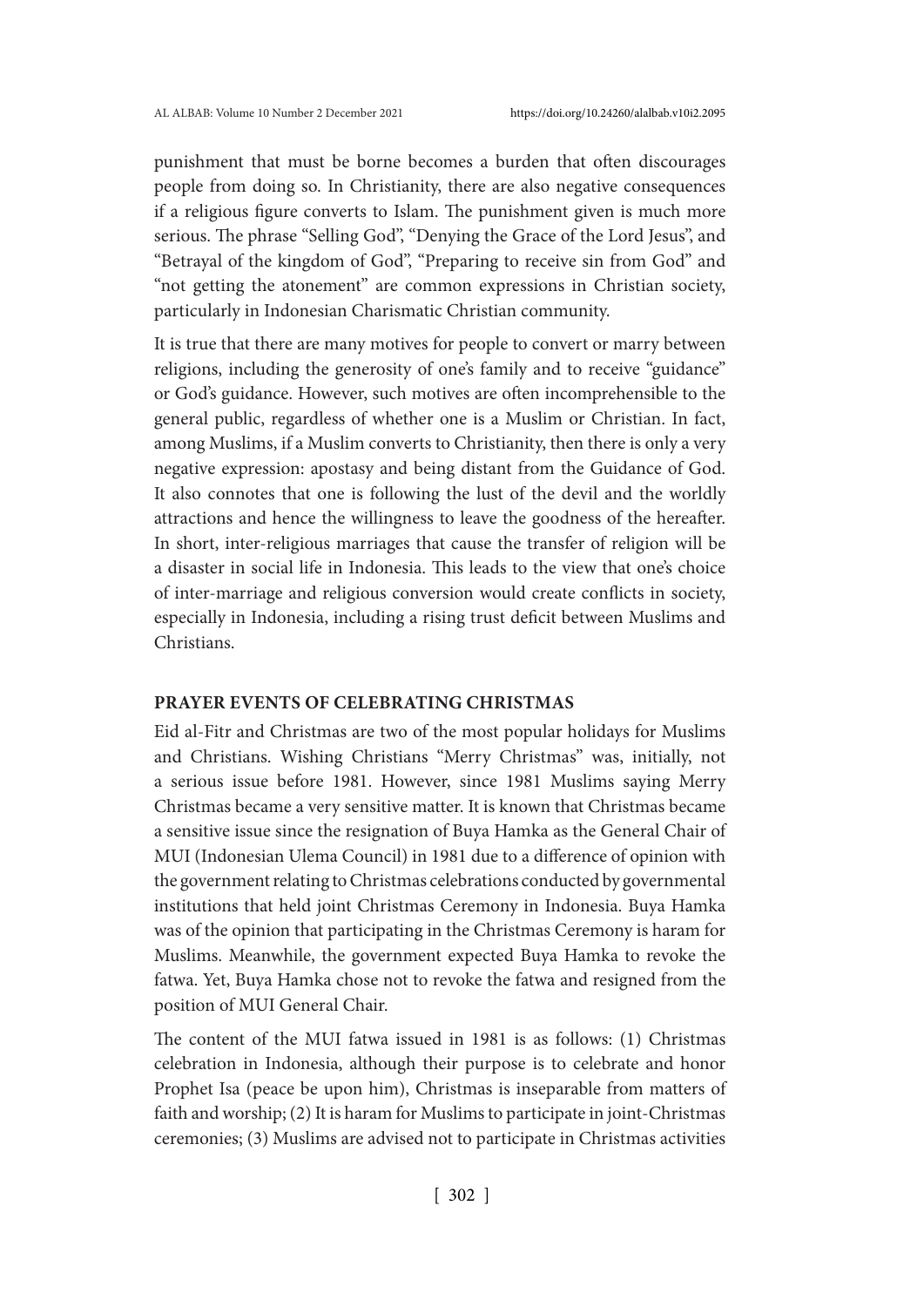so as not to be plunged into *shubhat* (doubt) and Allah's prohibition. Such a fatwa on Christmas was issued by MUI in 1981. It was signed on March 7<sup>th</sup>, 1981 by the chair of the Fatwa Commission at the time, KH M Syukri Ghozali, and the Secretary of the Fatwa Commission, Mas'udi. When the fatwa was issued, MUI was chaired by Prof. Dr. KH. Abdul Malik Karim Amrullah, also known as Buya Hamka.

The current General Chair of MUI, Din Syamsuddin, said that when correlated with the present social religious conditions, the 1981 MUI fatwa needs to be revisited. Din Syamsuddin mentioned that due to the misunderstanding of Christmas among Muslims, joint Christmas events are haram to Muslims. Din Syamsuddin stated, "Some issues had come to the attention of ulemas before the fatwa was issued. For instance, joint Christmas celebrations were often misinterpreted by some Muslims. Christmas celebration was also frequently likened to celebrating Mawlid al-Nabi (the birth of the Prophet Muhammad, peace be upon him) because Christmas marks the birth of Prophet Isa (Jesus Christ) to Christians. Accordingly, the fatwa was issued with the consideration that Muslims needed clear guidance concerning joint Christmas celebration so as not to intermix their worship with acts of worship of other religions, without undermining efforts to maintain interreligious harmony throughout Indonesia" (Pratama, 2014).

Based on the exegeses of theologians and ulemas of fiqh (Islamic law), the MUI fatwa that has been applied since 1981 until today, has constantly become one of the sources of tension in the relationship between Muslims and Christians in Indonesia, when Muslims convey Christmas greetings or salutations. Accordingly, when Christians express Eid al-Fitr greetings or salutations, tension unfolds among Muslims in which some argue that Christians should not express Eid al-Fitr salutation to Muslims, as it will erode Muslim faith. As, generally, Muslims carry out Ramadan Fasting for a full month prior to celebrating Eid al-Fitr. Throughout the holy month of Ramadan, Muslims conduct various religious activities as additional rituals, such as reciting the Quran (*tadarus* al-quran), providing snacks or meals to break the fast (*ta'jil*), communal reading of the Quran before breaking the fast, after the night prayer (Isha) and *tarawih* prayer. Muslims undertake all of those activities for the purpose of becoming closer to and gaining more reward from God during the holy month of Ramadan. All are carried out so that at the end of Ramadan, Muslims who fast expect to acquire a venerable standing as a human being that only fears God (piety) because they have fasted and followed all of its ensuing rituals (Shihab, 2008).

There is intense discourse pertaining to such expression in the Muslim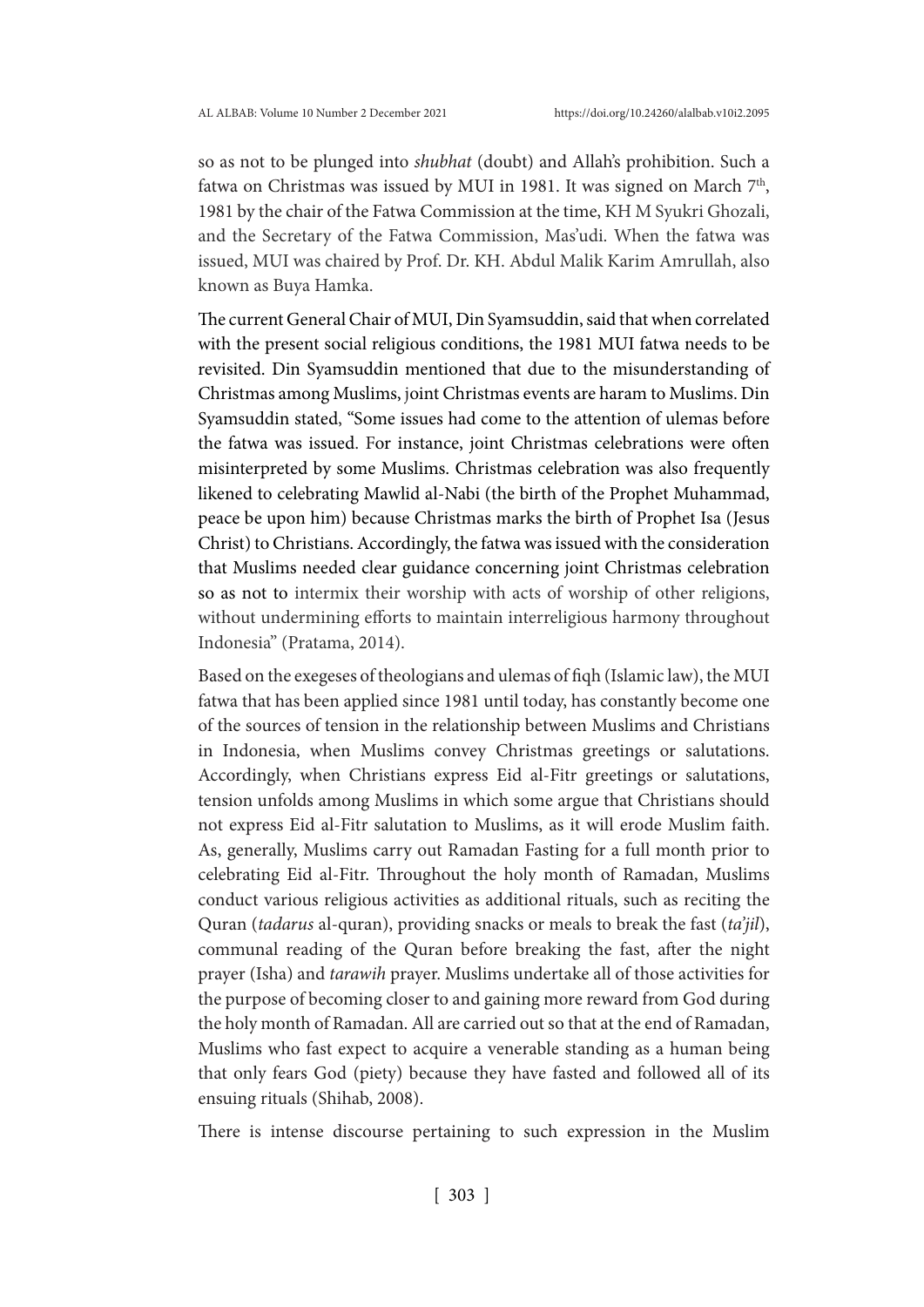community on account of some Muslims who consider that expressing Christmas greetings to Christians is an expression of national comradeship as fellow citizens. It will not erode a Muslim's faith whatsoever. Expressing Christmas greetings will not turn a Muslim into a Christian. In fact, saying Christmas salutations to Christians indicates Muslim's degree of faith in Allah for the existing diversity in Indonesia, and that, essentially, is an acknowledgment to *sunnatullah* (the immutable laws of Allah) (Maarif, 2015). A serious debate that generates tension is also related to the guarding of churches carried out by Muslims during Christmas celebrations. Some Muslims question why the Multipurpose Ansor Front (*Barisan Serbaguna Ansor –* Banser, a part of NU's youth wing) guards churches during Christmas, while it does not guard mosques or locations for prayers during Eid al-Fitr. What is Banser's intent in guarding churches during Christmas if not for the sake of momentary interest and to state that they are, seemingly, tolerant of others? Meanwhile, those who do not do such things are not tolerant. That is why, guarding mosques during Eid al-Fitr is, actually, considered mere Christian politics so that their faith is acknowledged by the Muslim community, despite it being in clear opposition to the Islamic belief (Nashrullah, 2019).

In terms of guarding churches, and expressing Christmas salutations, Muhammadiyah Central Board's Tarjih Council firmly states its opinion as stipulated in the book titled *Tanya Jawab Agama Jilid II, Tim Majlis Tarjih PP Muhammadiyah* [Q & A on Religion Volume II, Tarjih Council Team of Muhammadiyah Central Board], which was published by Suara Muhammadiyah (1991). It is explained that attending joint Christmas celebrations is haram in the perspective of Islamic law. Muhammadiyah, in this matter, upholds the word of Allah SWT in the Quran as follows: "They are those who do not bear false witness, and when they come across falsehood, they pass it by with dignity" (Al Azhar, 2012). The meaning of this verse is that they do not attend 'az-zur'. If they were to pass by it, they would do so immediately and would not want to be tarnished at all by 'az-zur (Katsir, 2018). Many Islamic legal rulings declare that it is haram to attend celebrations of non-Muslim holidays based on this verse. To support its view, Muhammadiyah Central Board's Tarjih Council also refers to Imam Malik who stated, "Muslims are forbidden from celebrating holidays of *mushrik* (polytheist) or *kafir* (infidel), giving something (presents), selling something to them, or ride vehicles they use to celebrate their holidays. Meanwhile, eating food that they offer us is *makruh* (disliked), be it delivered to us or them inviting us " (Tamiyyah, 1967). Saying 'Merry Christmas' is akin to glorifying it, which is not allowed (Al-Jauziyyah, 1956). Unlike Muhammadiyah's view, the Executive Council of the NU Sentral Board is of the opinion that there is nothing wrong with Muslims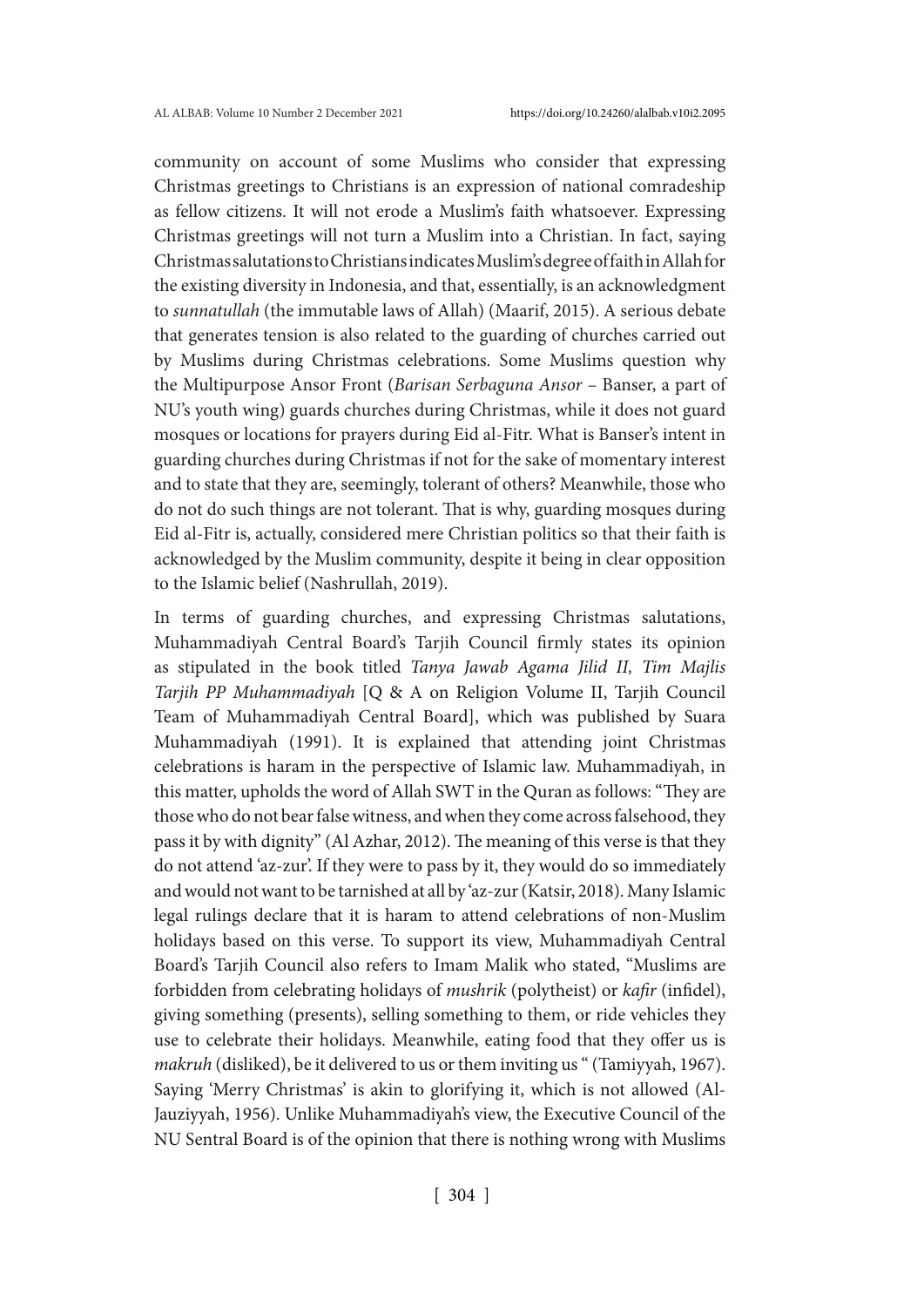wishing Christians 'Merry Christmas'. Let alone when it is expressed simply to respect and maintain comradeship as fellow citizens. The chair of NU Sentral Board's Executive council, Robikin Emhas, stated that some religious priests do indeed have differing perspectives concerning the legal ruling for Muslims to express 'Merry Christmas' to Christians (Santoso & Yasir, 2019).

Such conditions have an impact on creating tensions when Muslims celebrate Eid al-Fitr. The Eid al-Fitr celebration among Muslims is one of the rituals that have a very deep meaning to celebrate Muslims who carried out acts of worship throughout the month of Ramadan. Muslims who have completed their fast are expected to be reborn as a hallowed human being, back to their initial point of faith. Whereas Christians, through Christmas, are also reborn in holiness as their sins have been cleansed away by Jesus Christ through his sacrifice on the cross. The two different and meaningful traditions of Eid al-Fitr and Christmas are laden with theological meanings and tensions between Muslims and Christians throughout the political period from 1985 until today. Even since the 1998 political reform, Eid al-Fitr and Christmas have been witnessed as events with highly intense political tensions. In terms of the development of this issue among Indonesians, according to the 1981 MUI fatwa, expressing Christmas salutation is haram. However, MUI does not, actually, prohibit expressing Christmas salutation in the fatwa.

Considering the debate presented by Muhammadiyah and NU about the celebration and Christmas greetings of a Muslim to Christians, can be said to be a question that has been going on all this time. It is very sensitive for a Muslim to deliver a Christmas greeting to a Christian. There are very unpleasant accusations like Apostasy, selling religion, and not a strong faith. Such allegations are hardly heard in the literature we can read. However, we will get it while in the Muslim community. This is of course a problem in the relationship between religions (Islam-Christianity) in Indonesia because the celebration of Christmas and Eid al-Fitr will always happen every year. The sensitivity of Muslims towards Christians who wish them a happy Eid was considered a tactic so that one day Muslims owe a debt of gratitude to wish Christians a Merry Christmas. We will easily get *WhatsApp* posts, videos, and Facebook, just before Christmas arrives. At that time, Muslims were warned not to say Christmas, because it made Muslims be considered apostate or infidel, and changed religions. The social impact on Islam-Christian relations in Indonesia is truly dire. The tension during Christmas and Eid al-Fitr occurs because the congregation congratulates Eid or congratulations about Christmas on social media.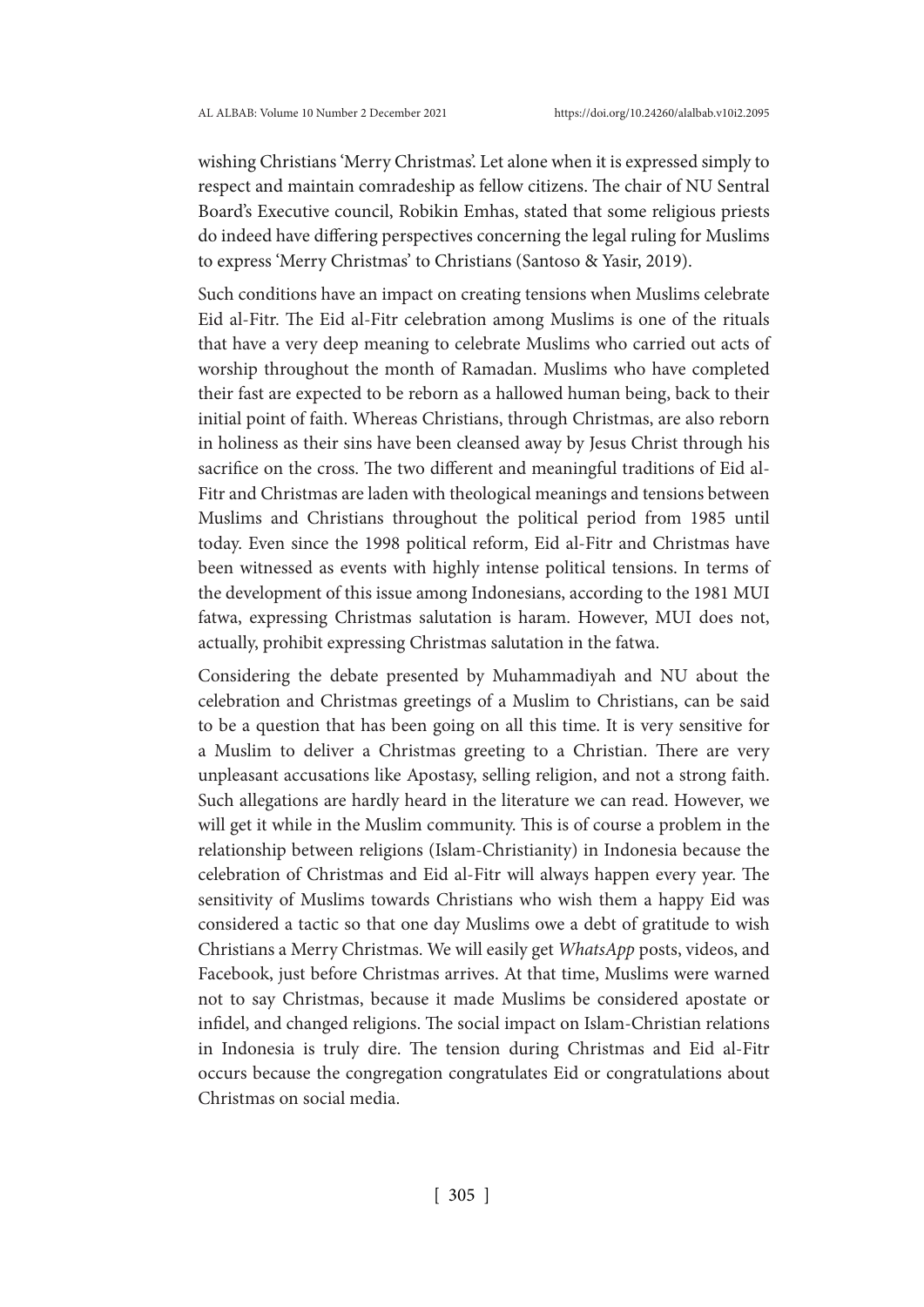## **CONCLUSION**

The critical issue hampering Christian-Muslim relations is the matter of religious mission (da'wah) found in the two Abrahamic traditions. Both claim to be the bringer and spreader of religion to people of the world so they can be saved from their digression. This is the crux of the problem in Christian-Muslim relations that continues to develop to this day and resulting in other problems such as religious conversion building of houses of worship, Christmas-Eid al-Fitr celebrations, and the issue of Jesus-Muhammad. These issues develop due to theological perspectives within Christianity and Islam that have not been resolved to date. Without the willingness of Christians and Muslims to jointly engage in critical dialogues pertaining to Christian-Muslim relations, which have been full of tensions since the post-colonial period until today, suspicions to bring down one another, to disrespect the uniqueness, differences, and salvation found in both missionary religions will remain among Christians and Muslims alike. The two Abrahamic religious traditions continue to be at odds due to differences in theological matters, as well as political and economic issues in the country.

One of the means to stop or reduce the ongoing tensions between Christians and Muslims in Indonesia today and in the future contemporary era is by conducting equal, critical, and open dialogue. By implementing such means, both Christians and Muslims will be able to learn from one another, share experiences, and still steadfastly uphold the beliefs they follow. This is the tradition of passing over that can be developed among followers of Christianity and Islam in Indonesia. Passing over can, accordingly, be considered a new tradition in spreading the mission of the Abrahamic religious traditions within the present context. Passing over also functions as a religious design within a perspective that goes beyond religious symbolism. It refers to practicing religion in a diversity of symbols yet a unity of substantial meaning.

## **BIBLIOGRAPHY**

- Adeney-Risakotta, B. (2015). Public Sphere in Indonesia: Politics, Economy and Religion in Public Spheres. In *Social Ethics in Inter-Religious Interaction*, (ed.) Nina Mariani Noor & Ferry Muhammadsyah Siregar. Geneva: Globethics.net. https://www.globethics.net/documents/4289936/13403252/GE\_Focus\_21\_en\_web.pdf.
- Al-Hamid, I. (2020). "Islam, Local 'Strongmen' and Multi-Track Diplomacies in Building Religious Harmony in Papua." *JOURNAL OF INDONE-SIAN ISLAM* 14(1): 113–38.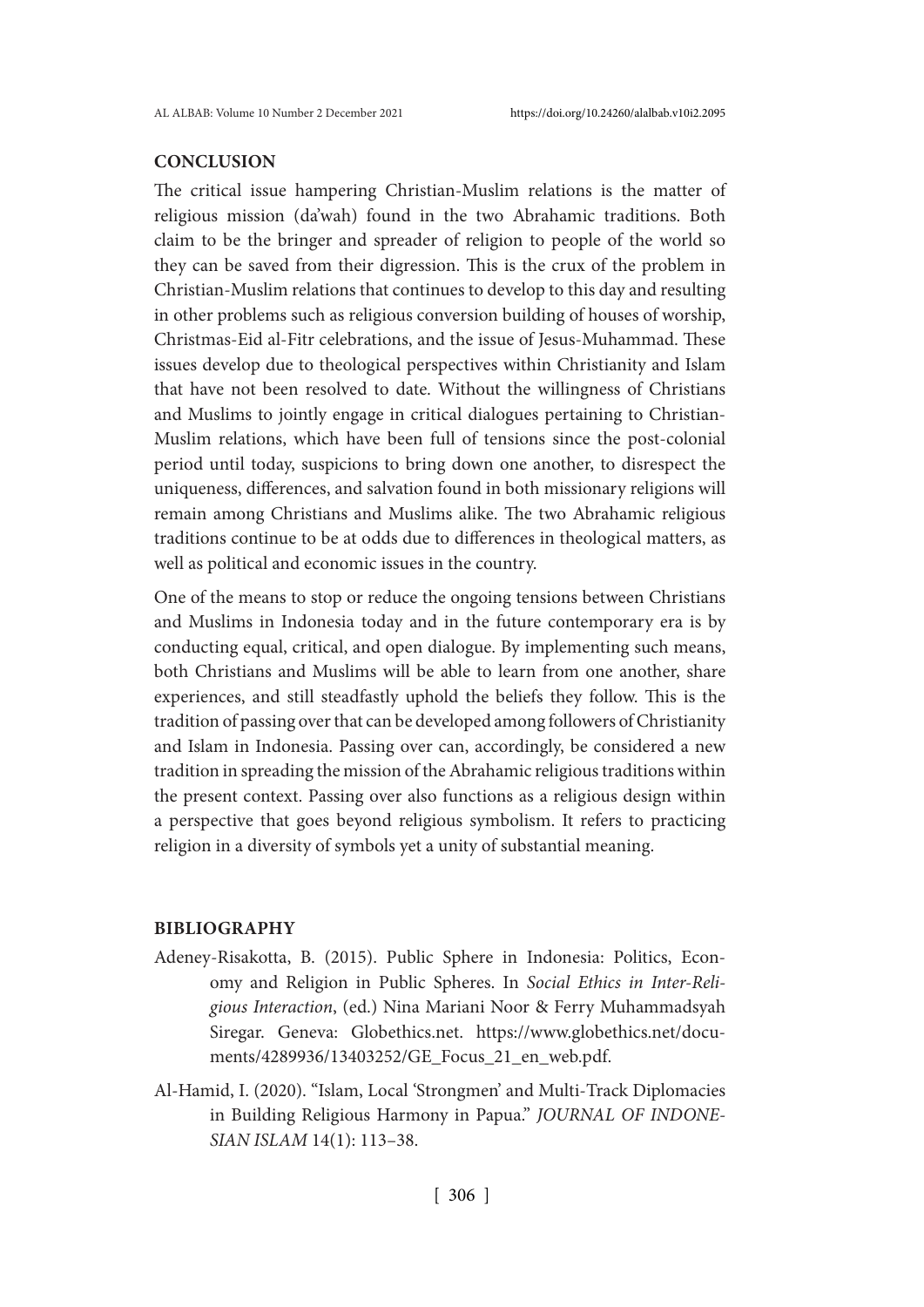- Al-Hamid, I. & Djoko Suryo. (2014). *Jayapura dalam Transformasi Agama dan Budaya Memahami Akar Konflik Kristen-Islam di Papua*. Yogyakarta: CRCS Universitas Gadjah Mada.
- Al-Jauziyyah, I. Q. (1956). *Ahkam Ahl al- Dzimmah*. Egypt.
- Ali-Fauzi, I. et al. (2011). *Kontroversi Gereja di Jakarta dan Sekitarnya*. Yogyakarta: Yayasan Wakaf Paramadina dan Program Studi Agama dan Lintas Budaya (Center for Religious and Cross-cultural Studies/CRCS), Sekolah Pascasarjana, Universitas Gadjah Mada.
- Ali-Fauzi, I., Alam, R.H., & Panggabean, S.R. (2009). *Pola-pola Konflik Keagamaan di Indonesia (1990-2008)*. Jakarta: Paramadina-MPRK UGM-The Asia Foundation.
- Ansor, M & Amri, Y. (2020). BEING CHRISTIANS IN THE ACEHNESE WAY: Illiberal Citizenship and Women's Agency in the Islamic Public Sphere." *Journal of Indonesian Islam* 14(1): 77–112. http://jiis.uinsby. ac.id/index.php/JIIs/article/view/468.
- Antoni, R. J. (2014). *Religious peacebuilders:The role of religion in peacebuilding in conflict-torn society in Southeast Asia*. Australia. https://espace. library.uq.edu.au/view/UQ:345401.
- Asfinawati. (2014). Advokasi untuk Kebebasan Beragama dan Keyakinan: Peluang, Keterbatasan dan Strategi Masa Depan." In *Mengelola Keragaman dan Kebebasan Beragama*, ed. Zainal Abidin Bagir. Yogyakarta: CRCS UGM, 49–59.
- Bagir, Z. A et.al. (2019). *Membatasi Tanpa Melanggar: Hak Kebebasan Beragama atau Berkeyakinan*. Yogyakarta: Center for Religious and Cross-cultural Studies (CRCS) Universitas Gadjah Mada.
- Dhakidae, D. (2003). *Cendekiawan dan Kekuasaan dalam Negara Orde Baru*. Gramedia.
- Faisal, F. (2020). Negosiasi Nilai-Nilai Kultural Migran Muslim di Kabupaten Jayapura Papua. Unpublished document, Universitas Muhammadiyah Yogyakarta.
- Hasse, J. (2016). Dinamika Hubungan Islam dan Agama Lokal di Indonesia: Pengalaman Towani Tolotang di Sulawesi Selatan. *Wawasan: Jurnal Ilmiah Agama dan Sosial Budaya* 1(2): 179–86.
- Hefner, R. W. (1987). Islamizing Java? Religion and Politics in Rural East Java. *The Journal of Asian Studies* 46(3): 533–54.
- ———. (1990). *Hindu Javanese: Tengger Tradition and Islam*. New Jersey: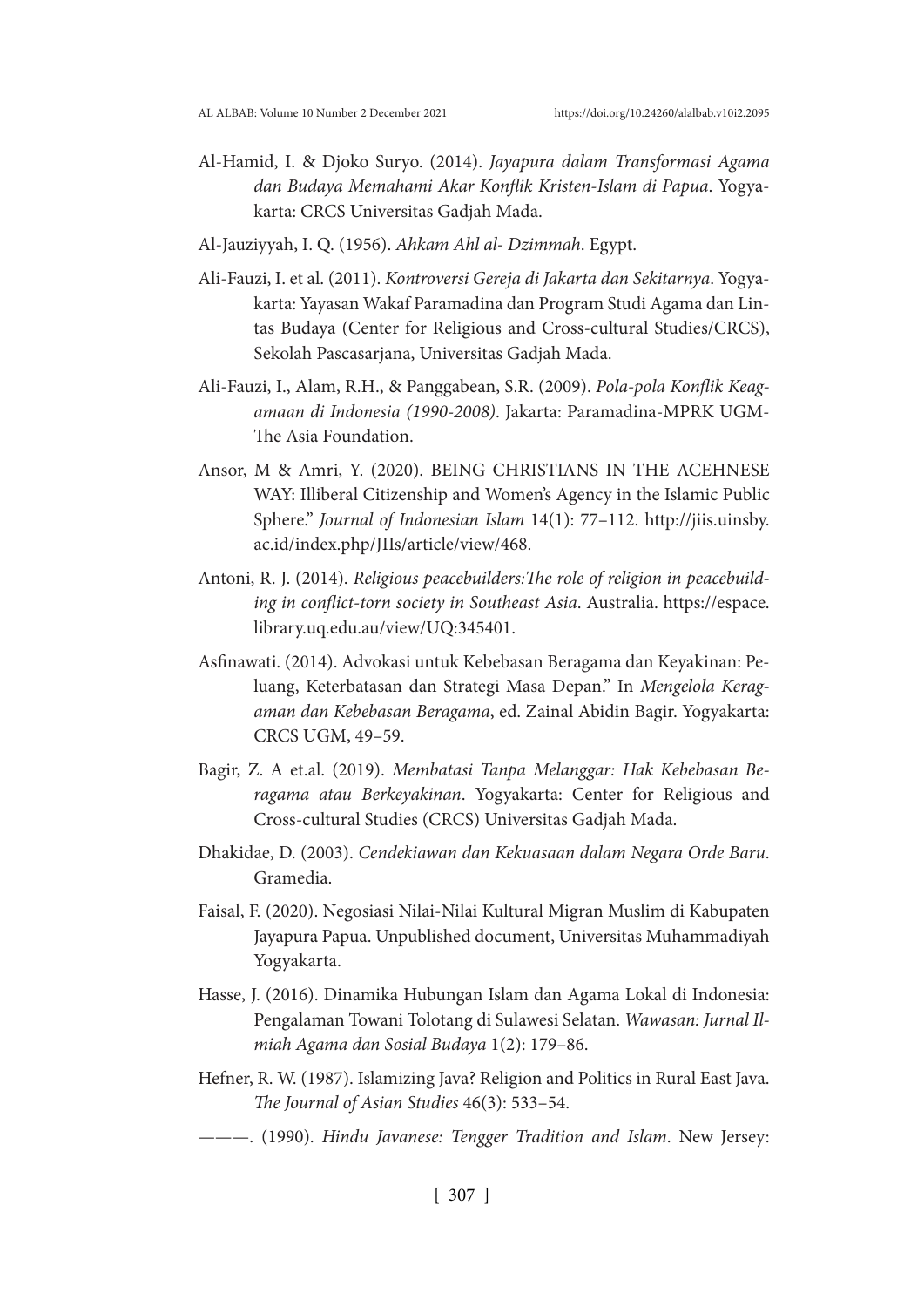Princeton University Press.

- ———. (1993). *Conversion to Christianity: historical and anthropological perspectives on a great transformation*. California: University of California Press.
- ———. (2020). Islam and Covenantal Pluralism in Indonesia: A Critical Juncture Analysis." *The Review of Faith & International Affairs* 18(2): 1–17.
- Katsir, I. I. (2018). *Tafsir Ibnu Katsir*. Jakarta: Pustaka Panjimas.
- Maarif, A. S. (2015). *Islam dalam Bingkai Keindonesiaan dan Kemanusiaan: sebuah Refleksi Sejarah*. Mizan.
- Mujiburrahman. (2006). *Feeling threatened: Muslim-Christian relations in Indonesia's new order*. Leiden: Leiden University Press.
- Nashrullah, N. (2020). Persekutuan Gereja Apresiasi Banser Jaga Keamanan Gereja. *republika.co.id*. https://republika.co.id/berita/dunia-islam/ islam-nusantara/q2epu7320/persekutuan-gereja-apresiasi-banser-jaga-keamanan-gereja (Desember 8, 2020).
- Pariela, T. D. (2007). Political process, public policy, and peace building process: Case of Ambon city, Maluku. *Regional Development Policy and Direct Local-head Election in Democratizing East Indonesia. Chiba: Institute of Developing Economies, Japan External Trade Organization (IDE-JETRO)*: 101–24.
- ———. (2008). Social capital as the basis of biosecurity management systems." *Learning Communities: International Journal of Learning in Social Contexts* (2): 197–205. https://www.cdu.edu.au/sites/default/files/ the-northern-institute/journaljune2008.pdf#page=212.
- Prasetyo, S. A. (ed.). (2019). *Belajar dari Perbedaan: 20 Tahun Institut DIAN/ Interfidei (1991-2011)*. Yogyakarta: Interfidei.
- Pratama, A. B. (2014). MUI: Fatwa soal Natal Tak Spesifik Larang Ucapan Selamat. *cnnindonesia.com*. https://www.cnnindonesia.com/nasional/20141223143709-20-20056/mui-fatwa-soal-natal-tak-spesifik-larang-ucapan-selamat (December 8, 2020).
- Qodir, Z. (2015a). Kontestasi Penyiaran Agama di Ruang Publik: Relasi Kristen dan Islam di Kota Jayapura. *INTERAKSI SOSIAL DAN PELAYANAN HAK-HAK SIPIL UMAT BERAGAMA*: 38–52.
- ———. (2015b). Social Ethics and Inter-Religious Dialogue in The Contestation of the Public Sphere in Indonesia. In *Social Ethics in Inter-Religious Interaction*, ed. Nina Mariani Noor dan Ferry Muhammadsyah